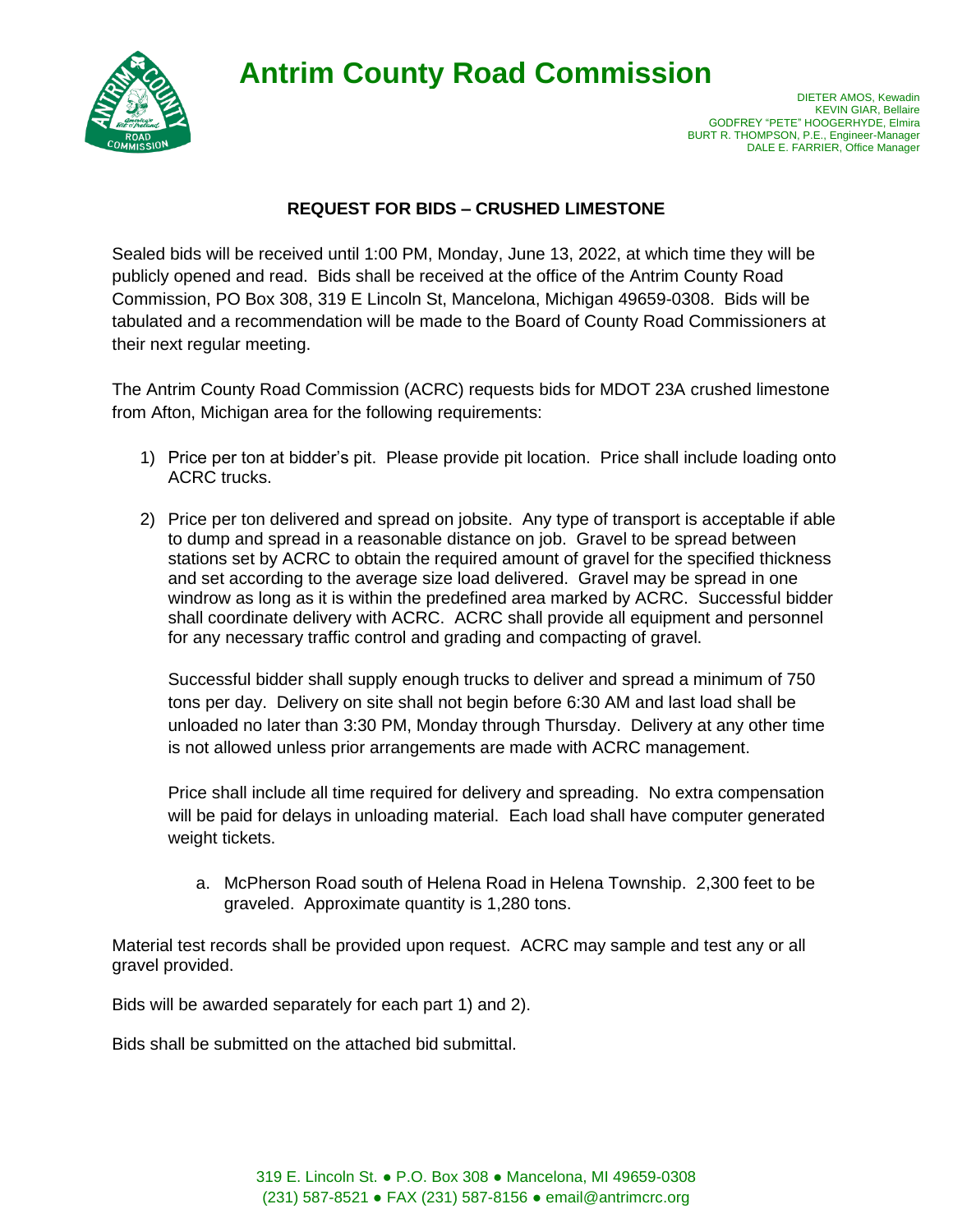NOTE: Sources of crushed limestone from other areas will be considered. Award of bid will be based on ACRC's determination of material suitability.

Label bid "**CRUSHED LIMESTONE BID**" plainly on the outside of a sealed envelope.

The Antrim County Road Commission reserves the right to accept or reject any or all bids, to waive any irregularity or defect in a bid, or to accept that bid which in the opinion of the Road Commission is in the best interest of the county.

Burt R. Thompson, P.E. Engineer-Manager